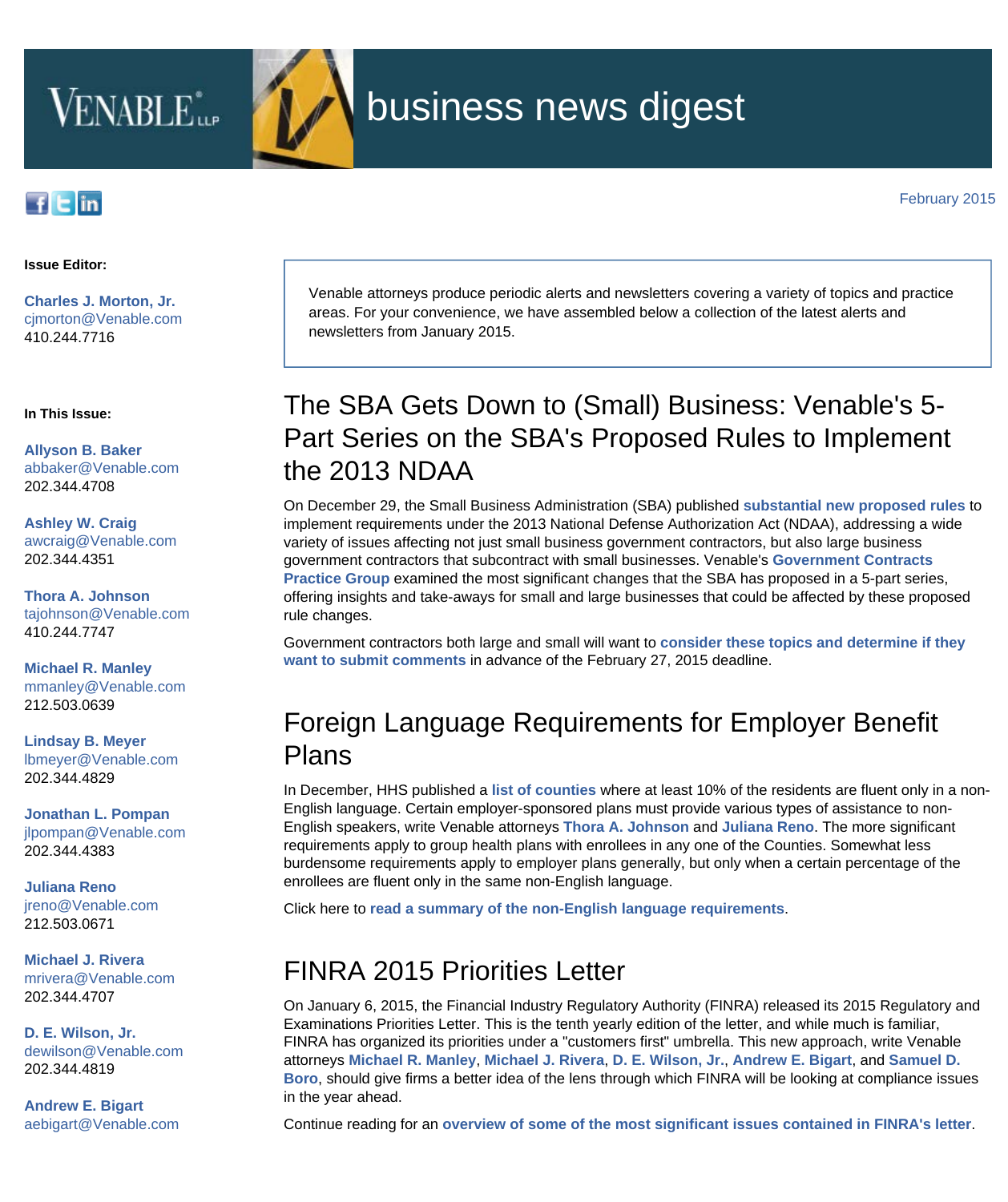**[Samuel D. Boro](http://www.venable.com/Samuel-D-Boro)** [sdboro@Venable.com](mailto:sdboro@Venable.com) 202.344.4370

**[Peter S. Frechette](http://www.venable.com/Peter-S-Frechette)** [psfrechette@Venable.com](mailto:psfrechette@Venable.com) 202.344.4616

**[Carrie A. Kroll](http://www.venable.com/Carrie-A-Kroll)** [cakroll@Venable.com](mailto:cakroll@Venable.com)  202.344.4574

**[Matthew R. Rabinowitz](http://www.venable.com/Matthew-R-Rabinowitz)** [mrrabinowitz@Venable.com](mailto:mrrabinowitz@Venable.com) 202.344.4228

**[Andrew L. Steinberg](http://www.venable.com/Andrew-L-Steinberg)** [alsteinberg@Venable.com](mailto:alsteinberg@Venable.com) 202.344.4202









#### Compliance Officer Liability: FinCEN and Regulators Increase the Pressure

On December 18, 2014, the Financial Crimes Enforcement Network (FinCEN) fired a warning shot across the bow of every financial institution compliance officer. FinCEN, write Venable attorneys **[D. E. Wilson, Jr.](http://www.venable.com/D-E-Wilson?utm_source=hubbard&utm_medium=email&utm_campaign=BND-2015-February)**, **[Jonathan L. Pompan](http://www.venable.com/jonathan-l-pompan?utm_source=hubbard&utm_medium=email&utm_campaign=BND-2015-February)**, **[Michael R. Manley](http://www.venable.com/Michael-R-Manley?utm_source=hubbard&utm_medium=email&utm_campaign=BND-2015-February)**, and **[Andrew E. Bigart](http://www.venable.com/Andrew-E-Bigart?utm_source=hubbard&utm_medium=email&utm_campaign=BND-2015-February)**, is responsible for enforcing U.S. antimoney laundering (AML) laws. They assessed a \$1 million civil money penalty against the former chief compliance officer of one of the largest money transfer businesses in the world, and filed a civil complaint against the officer to reduce the fine to a judgment and prohibit him from working for a financial institution for "a term of years sufficient to prevent future harm to the public."

Continue reading to **[find out what steps you should take to stay in compliance and out of federal](http://www.venable.com/compliance-officer-liability-fincen-and-regulators-increase-the-pressure/?utm_source=hubbard&utm_medium=email&utm_campaign=BND-2015-February) [regulators' crosshairs](http://www.venable.com/compliance-officer-liability-fincen-and-regulators-increase-the-pressure/?utm_source=hubbard&utm_medium=email&utm_campaign=BND-2015-February)**.

### New Sanctions Imposed on North Korea Following Cyber Attack

For the first time, write Venable attorneys **[Ashley W. Craig](http://www.venable.com/Ashley-W-Craig?utm_source=hubbard&utm_medium=email&utm_campaign=BND-2015-February)**, **[Lindsay B. Meyer](http://www.venable.com/Lindsay-B-Meyer?utm_source=hubbard&utm_medium=email&utm_campaign=BND-2015-February)**, **[Matthew R. Rabinowitz](http://www.venable.com/Matthew-R-Rabinowitz?utm_source=hubbard&utm_medium=email&utm_campaign=BND-2015-February)**, and **[Andrew L. Steinberg](http://www.venable.com/Andrew-L-Steinberg?utm_source=hubbard&utm_medium=email&utm_campaign=BND-2015-February)**, the United States has imposed sanctions in response to a cyber-attack on a private company. On January 2, President Obama signed an **[Executive Order](https://www.federalregister.gov/articles/2015/01/06/2015-00058/imposing-additional-sanctions-with-respect-to-north-korea)** imposing additional economic sanctions against North Korea as a result of the recently disclosed and highly publicized cyberattack.

**[Click here for an overview of the new sanctions.](http://www.venable.com/new-sanctions-imposed-on-north-korea-following-cyber-attack/?utm_source=hubbard&utm_medium=email&utm_campaign=BND-2015-February)**

#### U.S. Business Looks to Cuba under New Obama Rules

On January 16, the Department of Commerce, Bureau of Industry and Security and the Department of the Treasury, Office of Foreign Assets Control put into effect their Final Rules officially altering the 1960 U.S. embargo against Cuba. These Rules, write Venable attorneys **[Ashley W. Craig](http://www.venable.com/Ashley-W-Craig?utm_source=hubbard&utm_medium=email&utm_campaign=BND-2015-February)**, **[Lindsay B. Meyer](http://www.venable.com/Lindsay-B-Meyer?utm_source=hubbard&utm_medium=email&utm_campaign=BND-2015-February)**, and **[Carrie A. Kroll](http://www.venable.com/Carrie-A-Kroll?utm_source=hubbard&utm_medium=email&utm_campaign=BND-2015-February)**, signify government-wide implementation of the historic policy changes announced by President Obama on December 17, 2014.

The Rules are the most significant changes to American policy towards the island nation in decades and likely will **[signal the opening for U.S. business interests in Cuba](http://www.venable.com/us-business-looks-to-cuba-under-new-obama-rules/?utm_source=hubbard&utm_medium=email&utm_campaign=BND-2015-February)**.

## CFPB Director Richard Cordray Announces "Know Before You Owe" Mortgage Initiative

On January 13, 2015, the Consumer Financial Protection Bureau Director Richard Cordray **[spoke](http://www.brookings.edu/events/2015/01/13-consumer-financial-protection-bureau-cordray)** at the Brookings Institution in Washington, DC where he announced a new Bureau program called Owning a Home, which builds on the Bureau's ongoing "Know Before You Owe" initiative. The new program, write Venable attorneys **[Allyson B. Baker](http://www.venable.com/Allyson-B-Baker?utm_source=hubbard&utm_medium=email&utm_campaign=BND-2015-February)** and **[Peter S. Frechette](http://www.venable.com/Peter-S-Frechette?utm_source=hubbard&utm_medium=email&utm_campaign=BND-2015-February)**, responds to recently compiled data from the National Survey of Mortgage Borrowers report.

Click for some key factors preventing consumer engagement and **[how the Owning a Home initiative](http://www.venable.com/cfpb-director-richard-cordray-announces-know-before-you-owe-mortgage-initiative-01-13-2015/?utm_source=hubbard&utm_medium=email&utm_campaign=BND-2015-February) [addresses them](http://www.venable.com/cfpb-director-richard-cordray-announces-know-before-you-owe-mortgage-initiative-01-13-2015/?utm_source=hubbard&utm_medium=email&utm_campaign=BND-2015-February)**.

# CFPB Issues a "Warning for All Those in the Mortgage Market" Through Action Taken Against Big Banks

On January 22, 2015, the Consumer Financial Protection Bureau and the Maryland Attorney General filed a